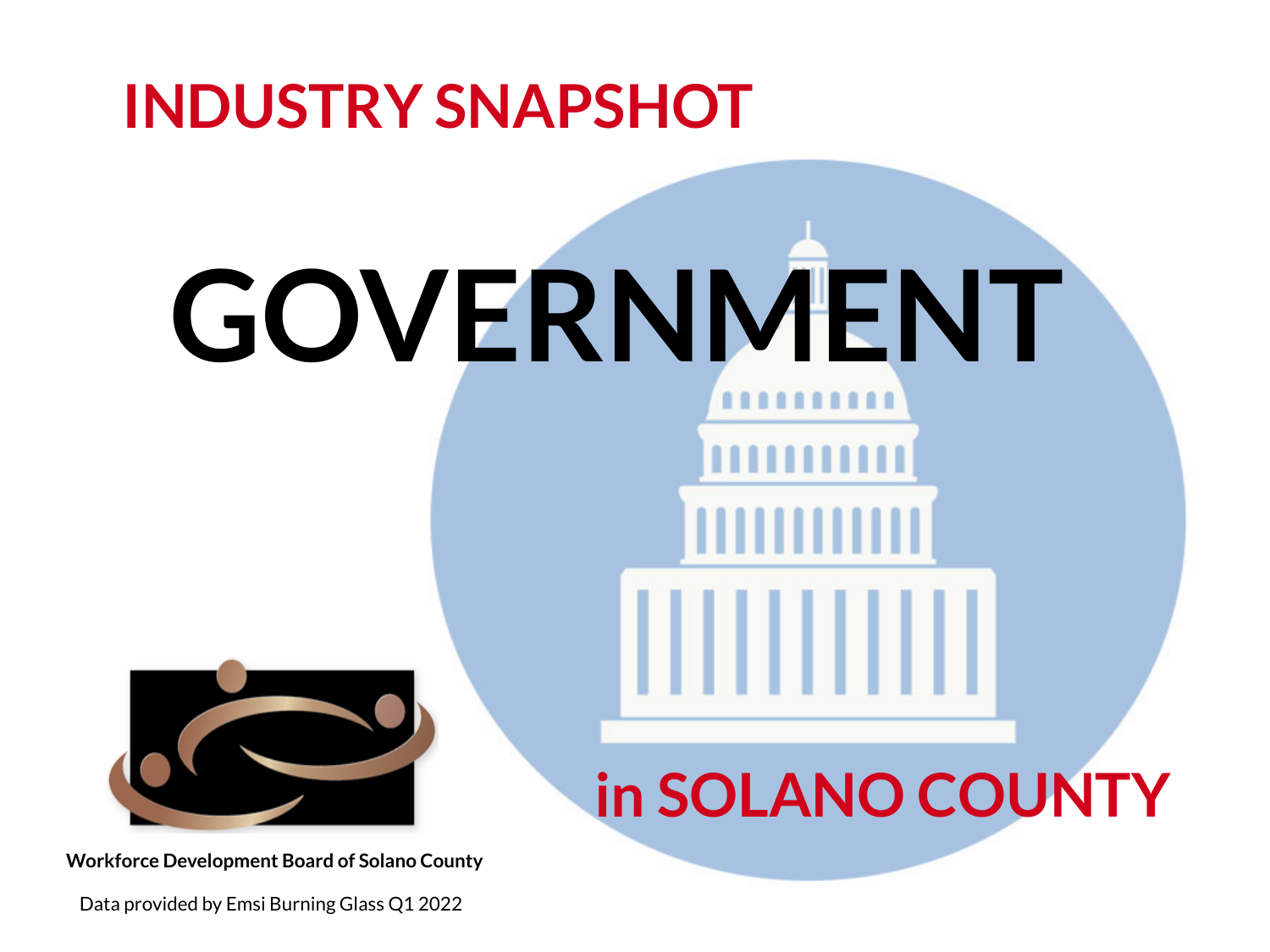# **Industry Snapshot for Government**







**Jobs (2021) Projected Growth (2021-2026) Avg. Earnings Per Job (2021)**

**\$4.6B** Total GRP (2021)

- *Government isthe Largest Industry in Solano County with more than 31K employees.*
- The Government Industry includes Military, Public Safety (Police, Fire, Corrections), Education, Courts, Local & Regional Services & more.

*Gross Regional Product - Grossregional product is a monetary measure of the market value of all final goods and services produced in a region orsubdivision of a country in a period of time.*

# Industry Race/Ethnicity Breakdown